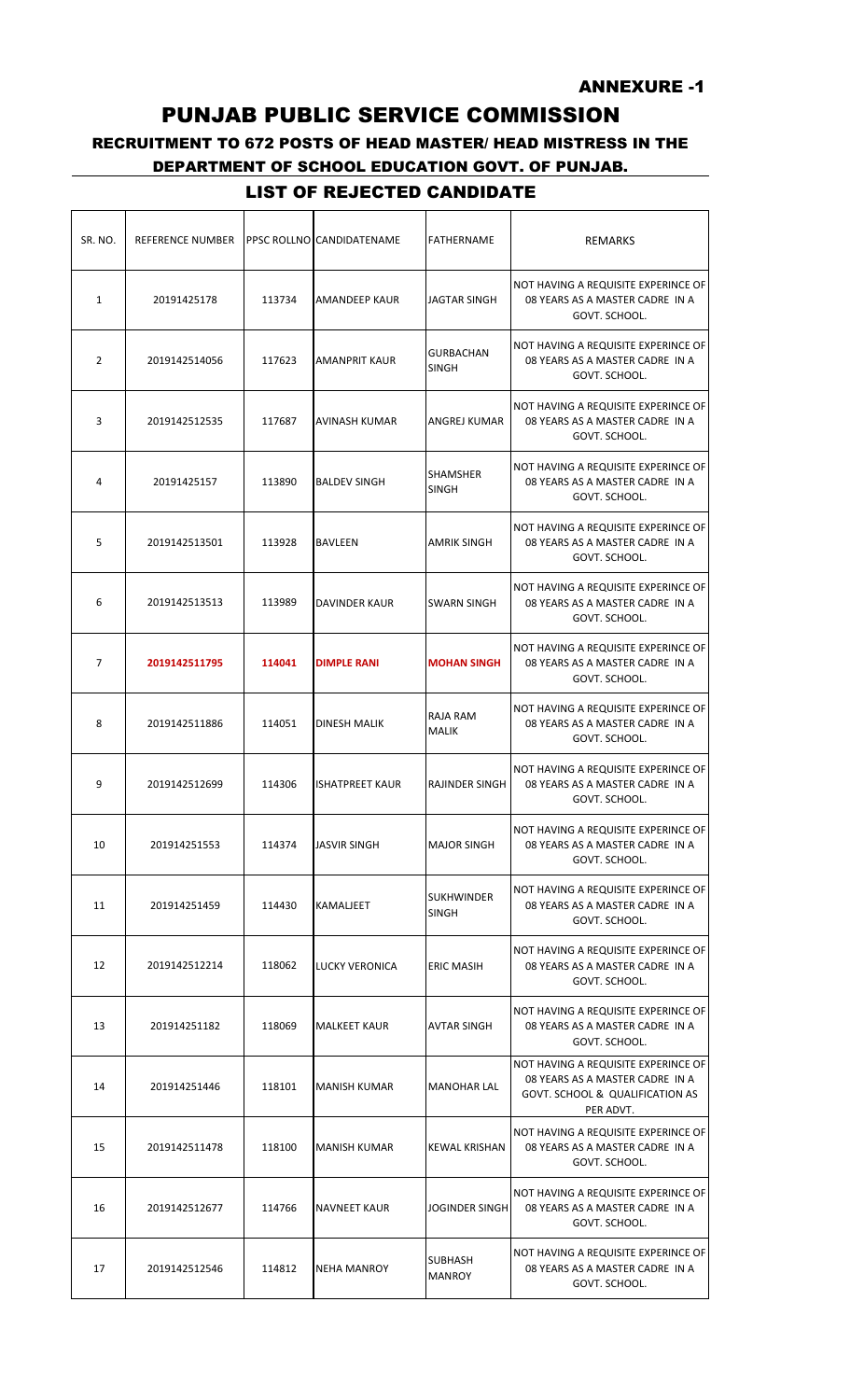# RECRUITMENT TO 672 POSTS OF HEAD MASTER/ HEAD MISTRESS IN THE DEPARTMENT OF SCHOOL EDUCATION GOVT. OF PUNJAB.

| SR. NO. | REFERENCE NUMBER |        | PPSC ROLLNO CANDIDATENAME    | <b>FATHERNAME</b>                   | REMARKS                                                                                 |
|---------|------------------|--------|------------------------------|-------------------------------------|-----------------------------------------------------------------------------------------|
| 18      | 2019142513563    | 115081 | RAKESH KUMAR<br><b>NARAD</b> | <b>SAT PAL</b>                      | NOT HAVING REQUSITE QUALIFICATION<br>AS PER ADVT.                                       |
| 19      | 2019142512152    | 115086 | RAKESH SHARMA                | RAJINDER<br><b>KUMAR SHARMA</b>     | NOT HAVING A REQUISITE EXPERINCE OF<br>08 YEARS AS A MASTER CADRE IN A<br>GOVT. SCHOOL. |
| 20      | 2019142514012    | 115151 | RAVINDER KUMAR               | <b>KEDAR NATH</b>                   | NOT HAVING A REQUISITE EXPERINCE OF<br>08 YEARS AS A MASTER CADRE IN A<br>GOVT. SCHOOL. |
| 21      | 2019142511883    | 118478 | REETIKA SHARMA               | AMRIK SHARMA                        | NOT HAVING A REQUISITE EXPERINCE OF<br>08 YEARS AS A MASTER CADRE IN A<br>GOVT. SCHOOL. |
| 22      | 2019142512369    | 115174 | <b>RENU BALA</b>             | DHARAM PAUL                         | NOT HAVING A REQUISITE<br>QUALIFICATION AS PER ADVT.                                    |
| 23      | 201914251643     | 115182 | <b>RIMPI</b>                 | <b>BIHARI LAL</b><br><b>JAGOTRA</b> | NOT HAVING A REQUISITE EXPERINCE OF<br>08 YEARS AS A MASTER CADRE IN A<br>GOVT. SCHOOL. |
| 24      | 2019142512140    | 115239 | <b>RUPINDER KAUR</b>         | SANTOKH SINGH                       | NOT HAVING A REQUISITE EXPERINCE OF<br>08 YEARS AS A MASTER CADRE IN A<br>GOVT. SCHOOL. |
| 25      | 2019142512566    | 115335 | SATINDER KAUR                | SATWINDER<br><b>SINGH</b>           | NOT HAVING A REQUISITE EXPERINCE OF<br>08 YEARS AS A MASTER CADRE IN A<br>GOVT. SCHOOL. |
| 26      | 201914251512     | 115683 | SATINDERPAL SINGH            | <b>JAGMOHAN</b><br><b>SINGH</b>     | NOT HAVING A REQUISITE<br><b>QUALIFICATION AS PER ADVT.</b>                             |
| 27      | 2019142512921    | 115538 | <b>SURINDERJIT SINGH</b>     | <b>CHANAN SINGH</b>                 | NOT HAVING A REQUISITE EXPERINCE OF<br>08 YEARS AS A MASTER CADRE IN A<br>GOVT. SCHOOL. |
| 28      | 201914251404     | 115591 | <b>VARUNDEEP KAUR</b>        | <b>AJMAIR SINGH</b>                 | NOT HAVING A REQUISITE EXPERINCE OF<br>08 YEARS AS A MASTER CADRE IN A<br>GOVT. SCHOOL. |
| 29      | 2019142512861    | 118767 | <b>YASHPREET KAUR</b>        | <b>GULAB SINGH</b>                  | NOT HAVING A REQUISITE EXPERINCE OF<br>08 YEARS AS A MASTER CADRE IN A<br>GOVT. SCHOOL. |
| 30      | 2019142513539    | 118757 | VIPAN KUMAR                  | ABRAI SINGH                         | NOT HAVING A REQUISITE<br><b>QUALIFICATION AS PER ADVT.</b>                             |
| 31      | 2019142511064    | 117772 | <b>DEVI RANI</b>             | RATTAN CHAND                        | NOT HAVING A REQUISITE EXPERINCE OF<br>08 YEARS AS A MASTER CADRE IN A<br>GOVT. SCHOOL. |
| 32      | 2019142512827    | 114160 | <b>GURPREET KAUR</b>         | RAJINDER SINGH                      | NOT HAVING A REQUISITE EXPERINCE OF<br>08 YEARS AS A MASTER CADRE IN A<br>GOVT. SCHOOL. |
| 33      | 2019142513496    | 114234 | <b>HARJOT SINGH GILL</b>     | <b>BALWINDER</b><br><b>SINGH</b>    | NOT HAVING A REQUISITE EXPERINCE OF<br>08 YEARS AS A MASTER CADRE IN A<br>GOVT. SCHOOL. |
| 34      | 2019142512102    | 115331 | SATBIR SINGH                 | PARAMJIT SINGH                      | NOT HAVING REQUISITE QUALIFICATION<br>AS PER ADVT.                                      |
| 35      | 20191425122      | 115162 | <b>REETA RANI</b>            | ASHOK KUMAR                         | NOT HAVING A REQUISITE EXPERINCE OF<br>08 YEARS AS A MASTER CADRE IN A<br>GOVT. SCHOOL. |
| 36      | 2019142513455    | 115911 | <b>RENU BALA</b>             | SATPAL                              | NOT HAVING A REQUISITE EXPERINCE OF<br>08 YEARS AS A MASTER CADRE IN A<br>GOVT. SCHOOL. |
| 37      | 2019142512050    | 113886 | <b>BALBIR KAUR</b>           | ARJUN SINGH                         | NOT HAVING A REQUISITE<br><b>QUALIFICATION AS PER ADVT.</b>                             |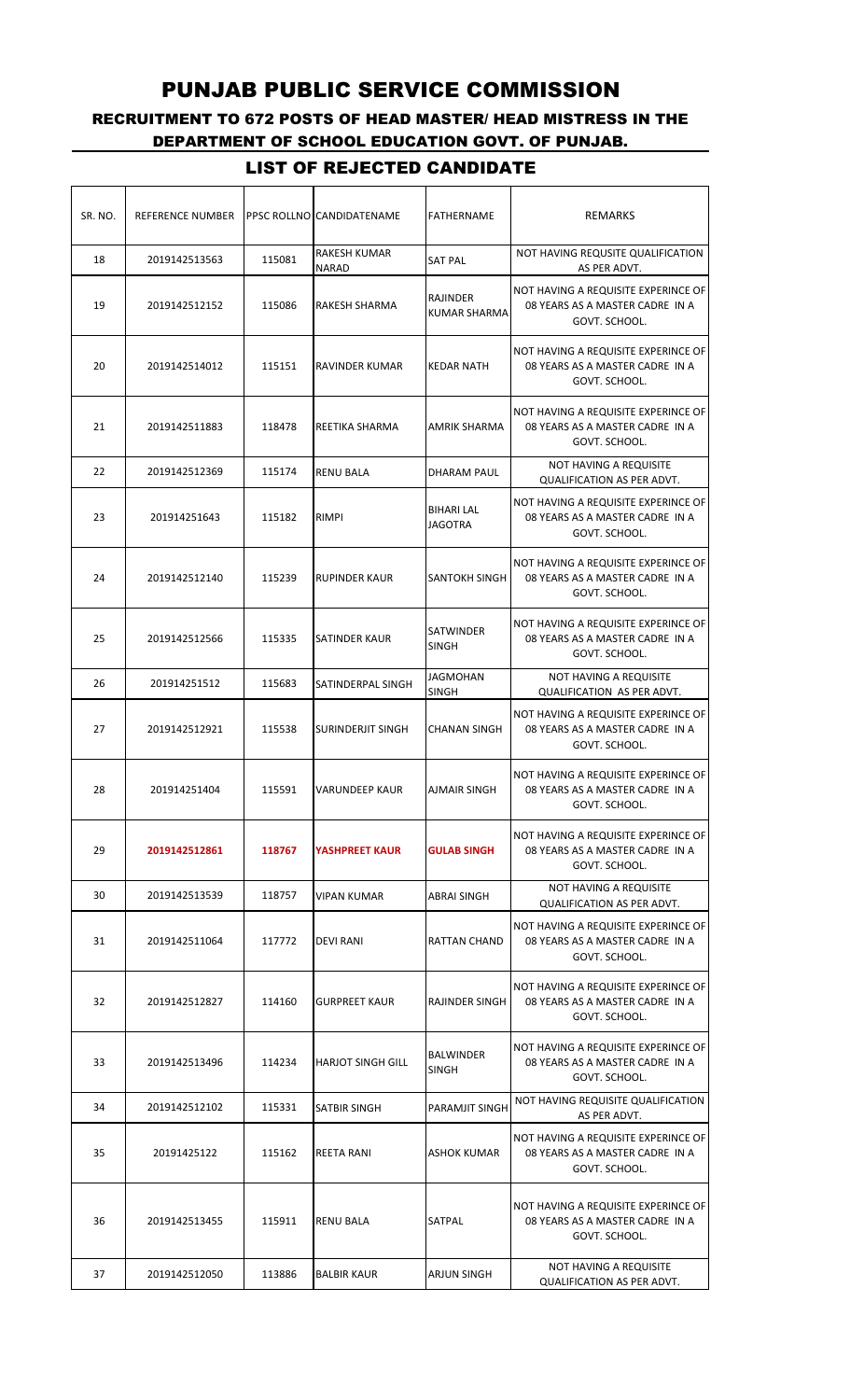# RECRUITMENT TO 672 POSTS OF HEAD MASTER/ HEAD MISTRESS IN THE DEPARTMENT OF SCHOOL EDUCATION GOVT. OF PUNJAB.

| SR. NO. | REFERENCE NUMBER |        | PPSC ROLLNO CANDIDATENAME | FATHERNAME                     | <b>REMARKS</b>                                                                          |
|---------|------------------|--------|---------------------------|--------------------------------|-----------------------------------------------------------------------------------------|
| 38      | 2019142513730    | 117875 | <b>HARKIRANDEEP KAUR</b>  | <b>RAGHBIR SINGH</b>           | NOT HAVING A REQUISITE EXPERINCE OF<br>08 YEARS AS A MASTER CADRE IN A<br>GOVT. SCHOOL. |
| 39      | 2019142512287    | 114652 | <b>MANPREET KAUR</b>      | HARBHAJAN<br><b>SINGH</b>      | NOT HAVING A REQUISITE EXPERINCE OF<br>08 YEARS AS A MASTER CADRE IN A<br>GOVT. SCHOOL. |
| 40      | 2019142512819    | 118138 | MEENAKSHI RANI            | <b>CHANDER SINGH</b>           | NOT HAVING A REQUISITE EXPERINCE OF<br>08 YEARS AS A MASTER CADRE IN A<br>GOVT. SCHOOL. |
| 41      | 2019142512337    | 114746 | <b>NAVDEEP KAUR</b>       | <b>SWARAN SINGH</b>            | NOT HAVING A REQUISITE EXPERINCE OF<br>08 YEARS AS A MASTER CADRE IN A<br>GOVT. SCHOOL. |
| 42      | 2019142513667    | 118273 | <b>PARVEEN KAUR</b>       | <b>GYAN SINGH</b>              | NOT HAVING A REQUISITE EXPERINCE OF<br>08 YEARS AS A MASTER CADRE IN A<br>GOVT. SCHOOL. |
| 43      | 2019142511933    | 115247 | <b>SADHNA</b>             | PREM NATH                      | NOT HAVING A REQUISITE EXPERINCE OF<br>08 YEARS AS A MASTER CADRE IN A<br>GOVT. SCHOOL. |
| 44      | 201914251913     | 118566 | SAROJ RANI                | <b>MEHAR CHAND</b>             | NOT HAVING A REQUISITE EXPERINCE OF<br>08 YEARS AS A MASTER CADRE IN A<br>GOVT. SCHOOL. |
| 45      | 201914251623     | 115422 | <b>SOHAN LAL</b>          | <b>NANNA</b>                   | NOT HAVING A REQUISITE EXPERINCE OF<br>08 YEARS AS A MASTER CADRE IN A<br>GOVT. SCHOOL. |
| 46      | 2019142514038    | 117605 | <b>AMANDEEP KAUR</b>      | <b>BINDER SINGH</b>            | NOT HAVING REQUISITE QUALIFICATION<br>AS PER ADVT.                                      |
| 47      | 201914251217     | 113935 | <b>BHARAT</b>             | <b>ASHOK KUMAR</b>             | NOT HAVING REQUSITE QUALIFICATION<br>AS PER ADVT.                                       |
| 48      | 2019142513123    | 114037 | <b>DILDEEP KAUR</b>       | <b>BHAGWAN</b><br><b>HAANS</b> | NOT HAVING REQUSITE QUALIFICATION<br>AS PER ADVT.                                       |
| 49      | 2019142513712    | 114123 | <b>GURINDER SINGH</b>     | SHABEG SINGH                   | NOT HAVING A REQUISITE EXPERINCE OF<br>08 YEARS AS A MASTER CADRE IN A<br>GOVT. SCHOOL. |
| 50      | 2019142512593    | 117888 | <b>HARPREET KAUR</b>      | <b>JSMAIL SINGH</b>            | NOT HAVING A REQUISITE EXPERINCE OF<br>08 YEARS AS A MASTER CADRE IN A<br>GOVT. SCHOOL. |
| 51      | 201914251854     | 118491 | <b>RINKU KUMAR</b>        | <b>SHAM SUNDER</b>             | NOT HAVING A REQUISITE EXPERINCE OF<br>08 YEARS AS A MASTER CADRE IN A<br>GOVT. SCHOOL. |
| 52      | 2019142511400    | 115310 | <b>SAPNA</b>              | JAGDISH RAI                    | NOT HAVING A REQUISITE EXPERINCE OF<br>08 YEARS AS A MASTER CADRE IN A<br>GOVT. SCHOOL. |
| 53      | 2019142512811    | 115455 | <b>SUKHCHAIN KAUR</b>     | <b>AVTAR SINGH</b>             | NOT HAVING A REQUISITE EXPERINCE OF<br>08 YEARS AS A MASTER CADRE IN A<br>GOVT. SCHOOL. |
| 54      | 2019142513042    | 115493 | <b>SUMAN</b>              | <b>BRIJ MOHAN</b>              | NOT HAVING A REQUISITE EXPERINCE OF<br>08 YEARS AS A MASTER CADRE IN A<br>GOVT. SCHOOL. |
| 55      | 2019142513910    | 113709 | AJAY KUMAR                | RAJ KUMAR<br><b>BHOLA</b>      | NOT HAVING A REQUISITE EXPERINCE OF<br>08 YEARS AS A MASTER CADRE IN A<br>GOVT. SCHOOL. |
| 56      | 2019142512645    | 113801 | AMRINDER SINGH            | NISHAN SINGH                   | NOT HAVING REQUISITE QUALIFICATION<br>AS PER ADVT.                                      |